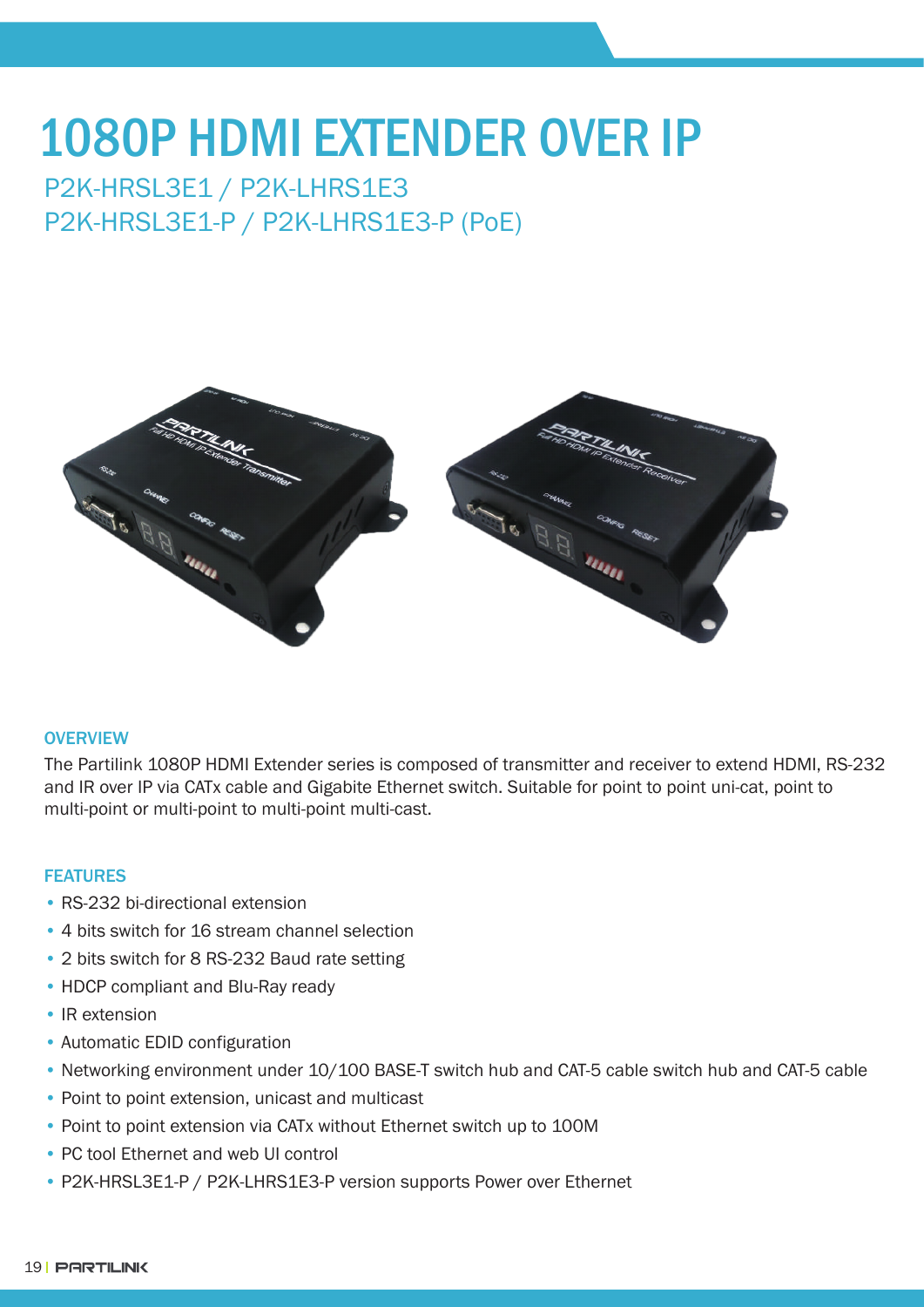#### **APPLICATION**

- Unicast, point to point extension
- Multicast, point to multi points or multi points to multi points extension
- Screen wall installation

#### ■ Unicast



■ Multicast

a. Video Distribution

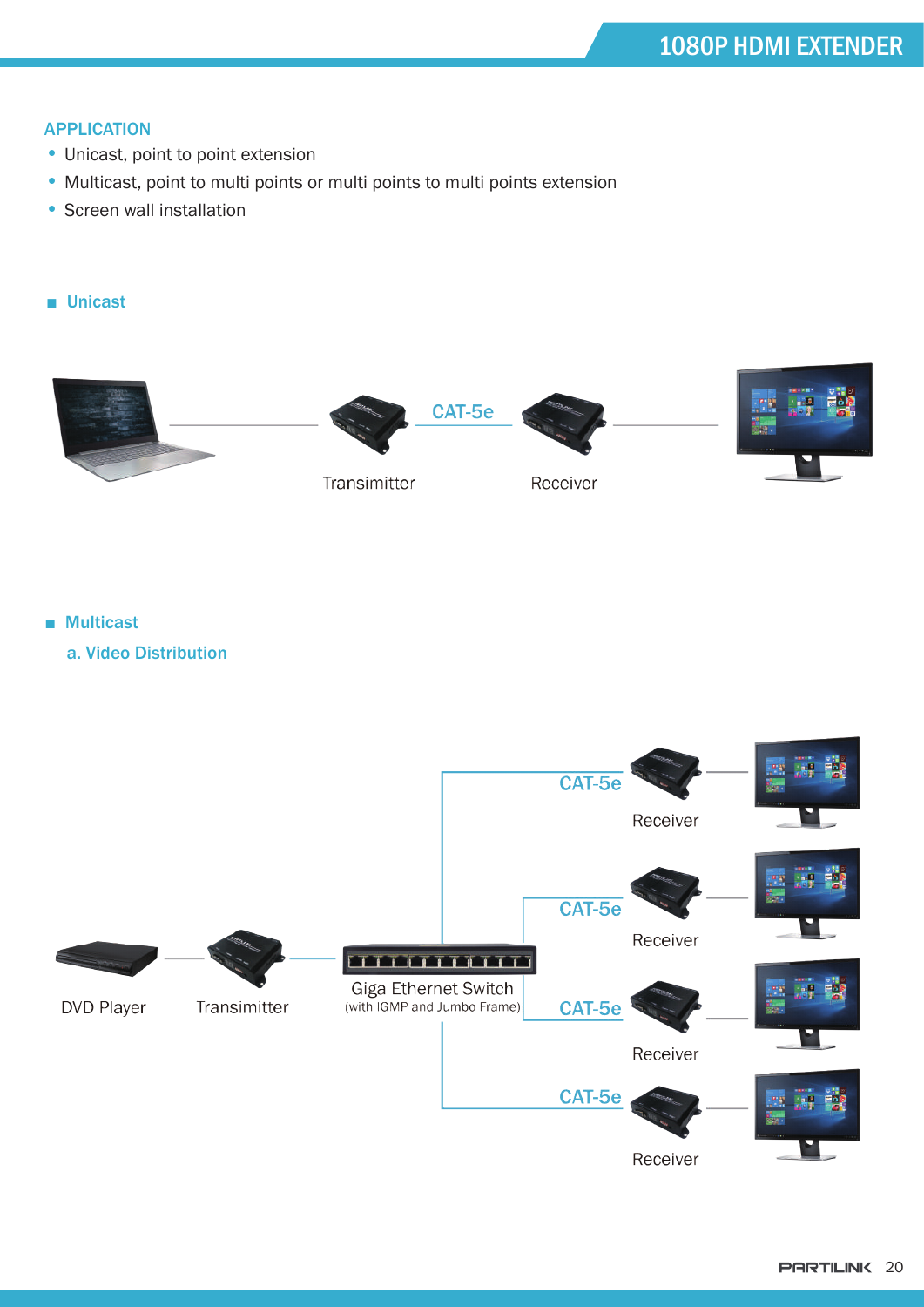#### b. Matrix Distribution